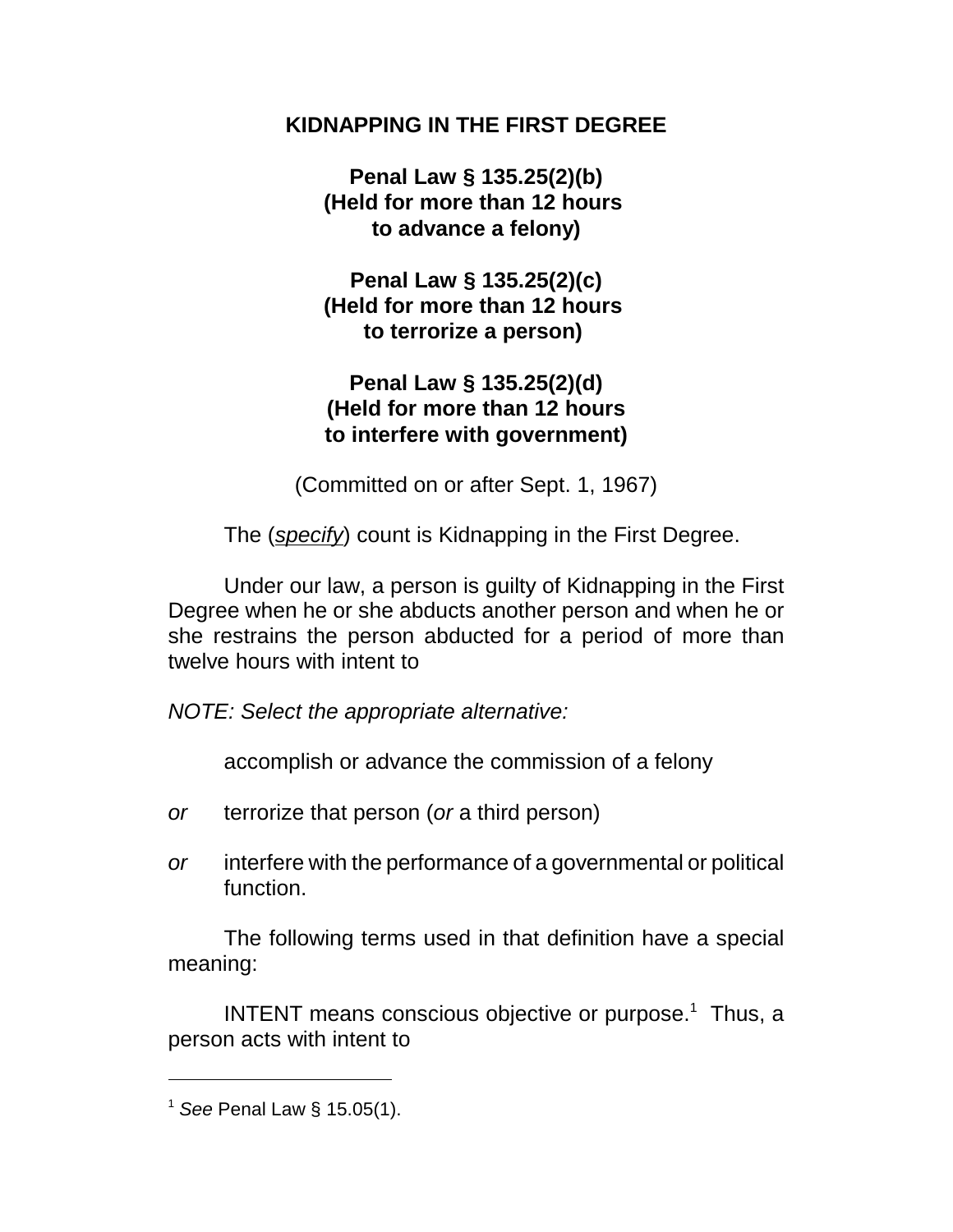*NOTE: Select the appropriate alternative:*

accomplish or advance the commission of a felony

- *or* terrorize a person
- *or* interfere with the performance of a governmental or political function

when his or her conscious objective or purpose is to do so.

*[NOTE: Add where appropriate:*

*(Specify felony sought to be accomplished or advanced)* is a felony, and is committed when *(read the applicable portion of the statutory definition of the felony sought to be accomplished or advanced).*

ABDUCT means to restrain a person with intent to prevent that person's liberation either by secreting or holding him or her in a place where he or she is not likely to be found, or by using or threatening to use deadly physical force.<sup>2</sup>

The following terms used in that definition of "abduct' have a special meaning:

Restrain means to restrict a person's movements intentionally and unlawfully in such manner as to interfere substantially with his or her liberty by moving him or her from one place to another, or by confining him or her either in the place where the restriction commences or in a place to which he or she has been moved, without consent and with knowledge that the restriction is unlawful.<sup>3</sup>

A person restricts another's movements intentionally when

 $2$  See Penal Law § 135.00(2).

<sup>3</sup> *See* Penal Law § 135.00(1).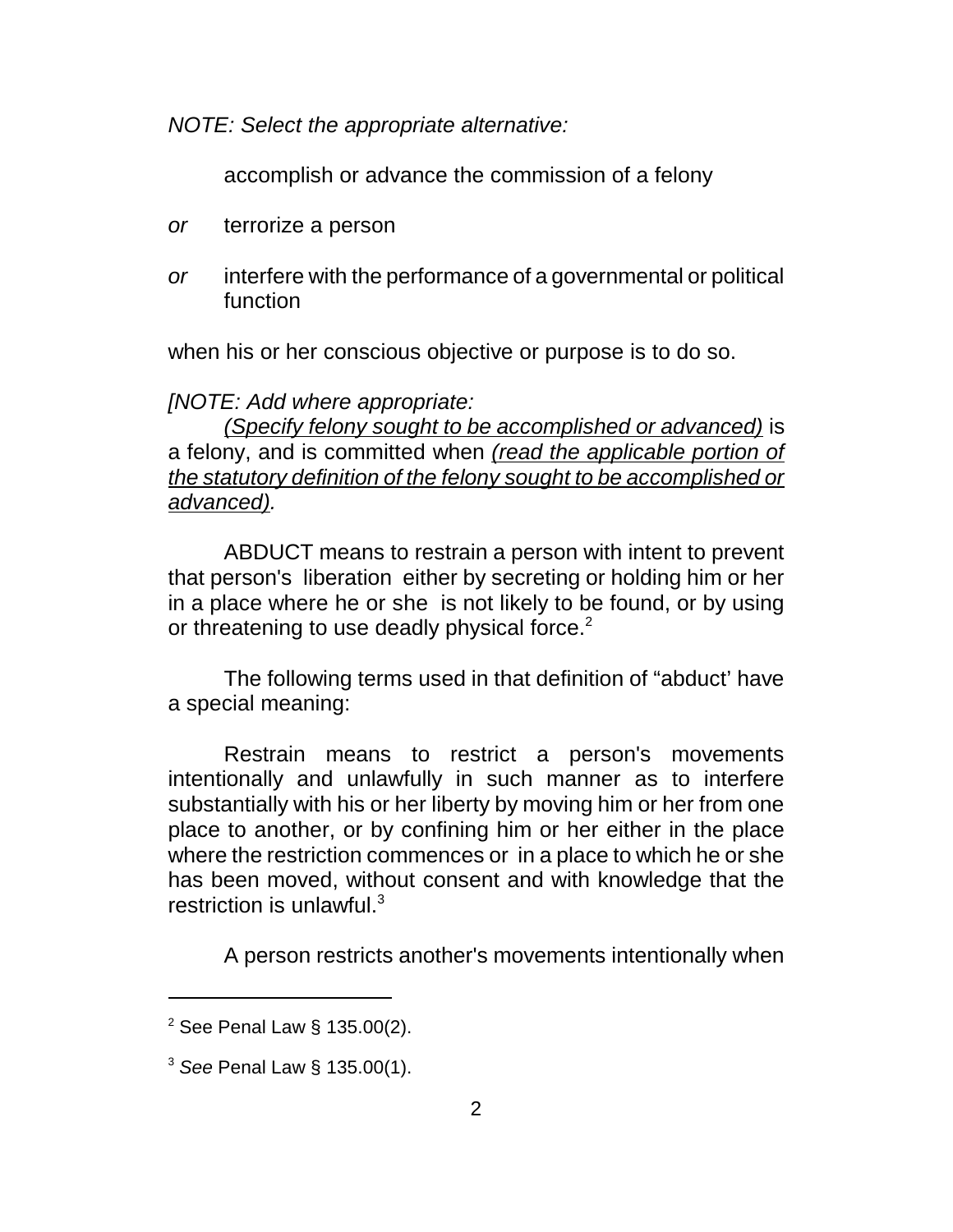his or her conscious objective or purpose is to restrict that person's movements.<sup>4</sup>

A person restricts another's movements unlawfully when he or she is not authorized by law to do so.

*NOTE: Select appropriate alternative:*

Under our law, with certain exceptions not applicable here, a person is not authorized by law to restrict another's movements.

*or*

Under our law, a person is authorized by law to restrict another's movements when *(read the applicable law that authorizes a person to restrict another's movements <sup>5</sup> ).*

A person restricts another's movements with knowledge that the restriction is unlawful when he or she is aware that the restriction is not authorized by law.<sup>6</sup>

A person is moved or confined without consent when such is accomplished

*NOTE: Select appropriate alternative:*

by physical force, intimidation or deception.

*or*

by any means whatever, including acquiescence of the victim, if he or she is a child less than sixteen years old or an incompetent person and the parent, guardian or other

<sup>4</sup> *See* Penal Law § 15.05(1).

<sup>5</sup>*See, e.g.,* CPL §§ 140.15, 140.35, Penal Law §§ 35.05, 35.10.

<sup>6</sup> *See People v. Weiss,* 276 N.Y. 384 (1938). *Cf.* Penal Law § 15.05(2).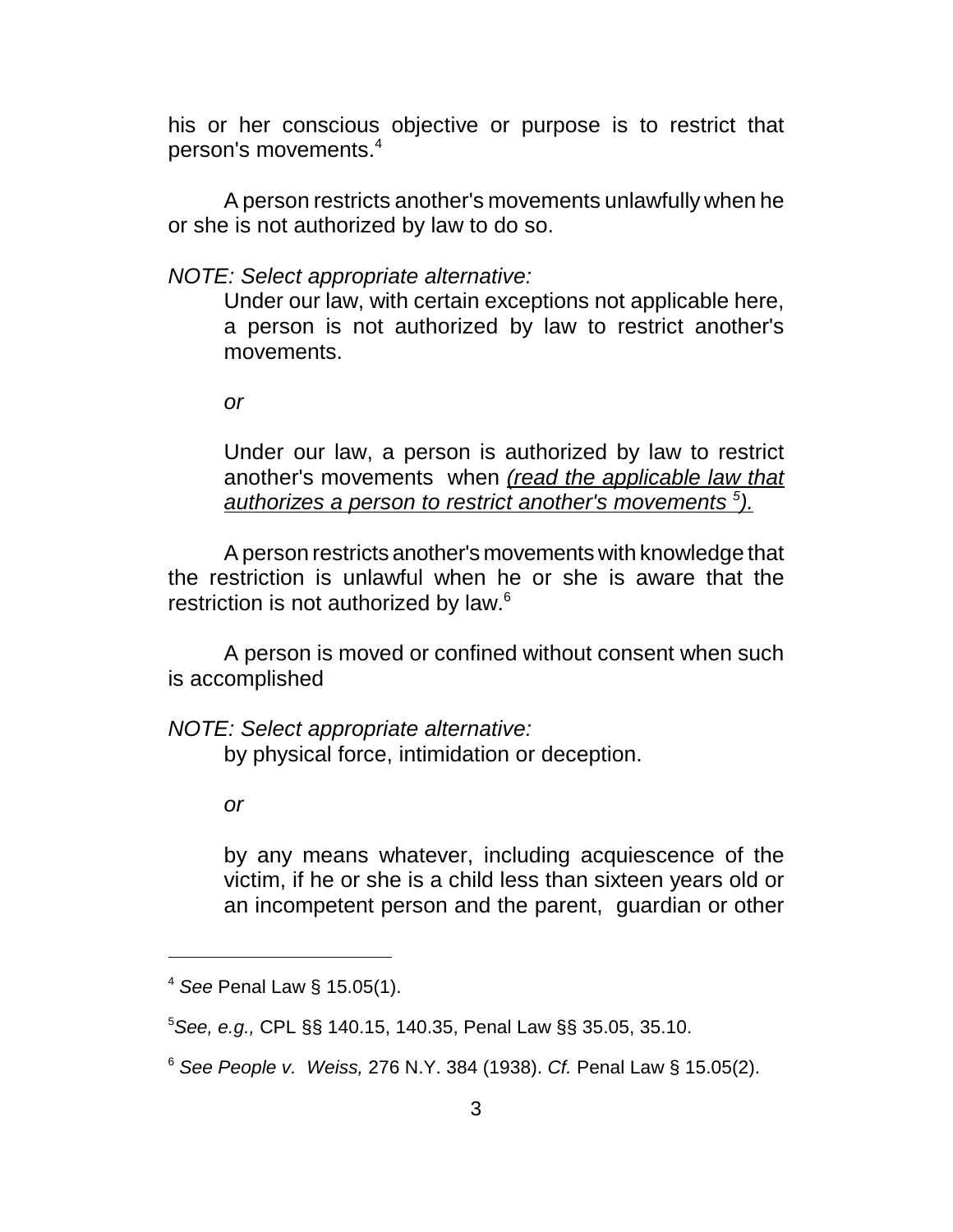person or institution having lawful control or custody of him or her has not acquiesced in the movement or confinement.<sup>7</sup>

Deadly physical force means physical force which, under the circumstances in which it is used, is readily capable of causing death or other serious physical injury.<sup>8</sup> Serious physical injury means impairment of a person's physical condition which creates a substantial risk of death or which causes death or serious and protracted disfigurement, protracted impairment of health, or protracted loss or impairment of the function of any bodily organ.<sup>9</sup>

Intent means conscious objective or purpose.<sup>10</sup> Thus, a person acts with intent to prevent another's liberation either by secreting or holding him or her in a place where he or she is not likely to be found, or by using or threatening to use deadly physical force, when that person's conscious objective or purpose is to do so.

In order for you to find the defendant guilty of this crime, the People are required to prove, from all the evidence in the case, beyond a reasonable doubt, each of the following six elements:

1. That on or about *(date)* , in the County of *(county)* , the defendant, *(defendant's name)*, restricted *(specify)'s* movements in such manner as to interfere substantially with his/her liberty by moving him/her from one place to another, or by confining him/her either in the place where the restriction commenced or in a place to which he/she had been

<sup>7</sup> *See* Penal Law § 135.00(1).

 $8$  See, Penal Law § 10.00(11).

 $9$  See Penal Law  $\S$  10.00(10).

<sup>10</sup> *See* Penal Law § 15.05(1).